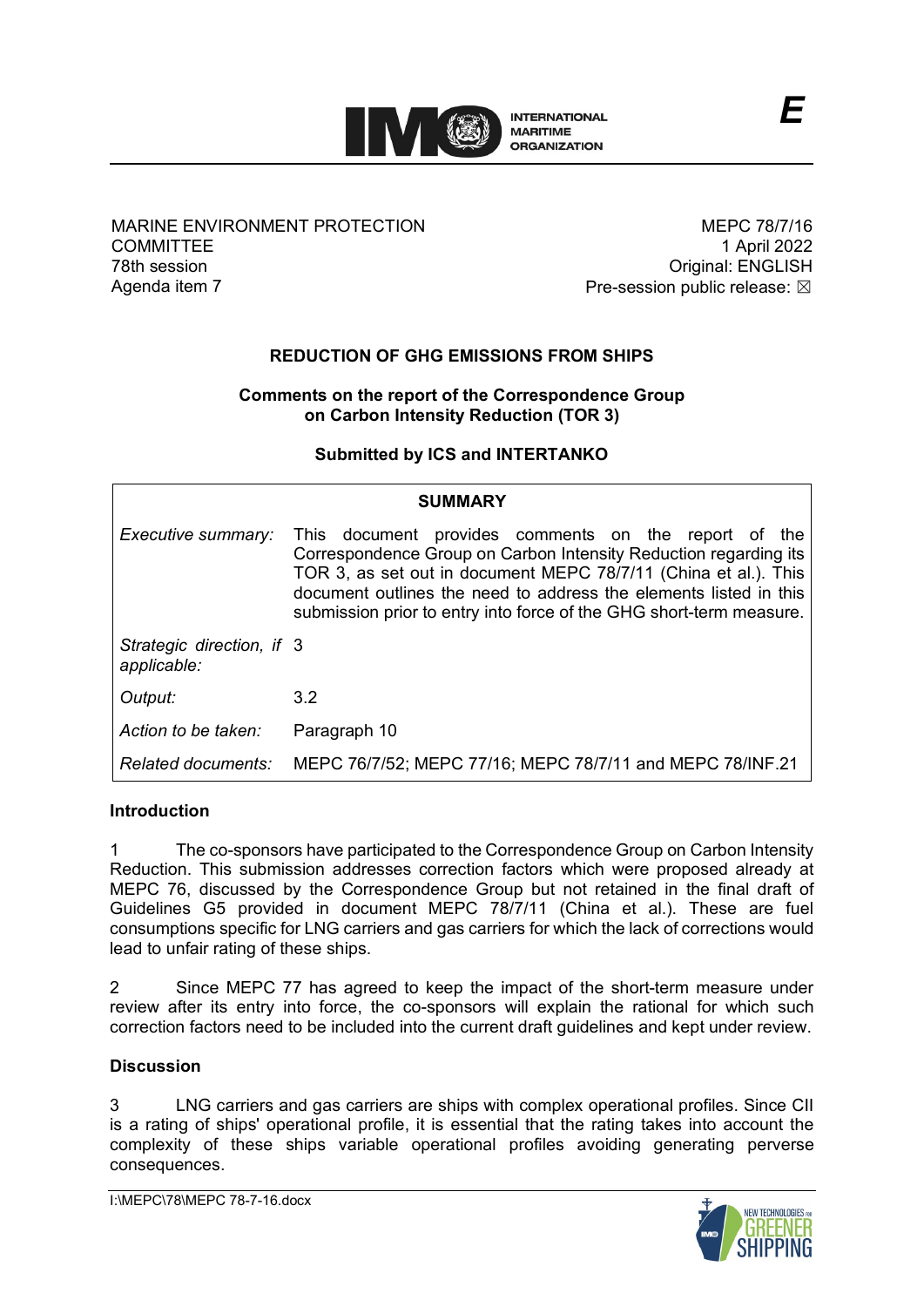4 The co-sponsors list the items predicted to generate unfairness in ships' rating and which need further consideration by the Committee. In addition, the co-sponsors propose concrete mitigations in form of additional text to the draft guidelines leading to a level playing field when rating ships in the same category.

# *The number of cargo transfers during the year and short voyages*

5 For both LNG and gas carriers, the number of cargo operations carried out during the year will impact CII rating. Depending on the trade where the ships are employed, some ships may transport one cargo per month while others may transport one cargo per week. The difference between such operational activities brings a significant difference in the fuel consumptions for cargo loading and discharging.

6 Moreover, a more frequent cargo loading and discharging activity may mean a large number of shorter voyages, synonymous of less total sailing distance in a year. This means that LNG and gas carriers will be unequally and unfairly CII rated depending on their operational profile, with a poorer rating when engaged in short-distance trades.

7 Therefore, the co-sponsors suggest there is a justified need to apply a correction factor when calculating the attained CII value in order to keep the level playing field. This correction factor should correct CII calculation by the amount of fuel consumption of cargo transfer pumps and compressors. The Committee is invited to consider proposed additional text to the current draft of the 2022 Interim Guidelines on Correction Factors and Voyage Adjustments for CII Calculations (G5) as presented in annex 1 of this document.

# *The boil-off gas correction factor for LNG carriers:*

8 Thermal boil-off gas consumption in Gas Combustion Unit (GCU) and boilers has been very well explained in document MEPC 76/7/52 (Greece). Despite clear justification and good suggestion on how to address this matter, the Correspondence Group suggests that the boil-off gas management issue needs further consideration and should be dealt with under the review to be completed prior 2026. The reports indicates that due to the complexity of the issue, a response cannot be given within time scale of the Correspondence Group.

9 The co-sponsors believe this matter should be addressed before entry into force of the regulations to allow for a level playing field and a better evaluation through proper reporting. Therefore, the Committee is invited to consider proposed suggested new text to the current draft of the 2022 Interim guidelines on correction factors and voyage adjustments for CII calculations (G5) as presented in annex 2 of this document.

# **Action requested of the Committee**

10 The Committee is invited to consider the proposals set out in the paragraphs 7 and 9 of this document and annexes and take action as appropriate. Alternatively, the Committee is invited to formally include the elements listed in this submission in the review process which will take place after entry into force of the GHG short-term measure.

\*\*\*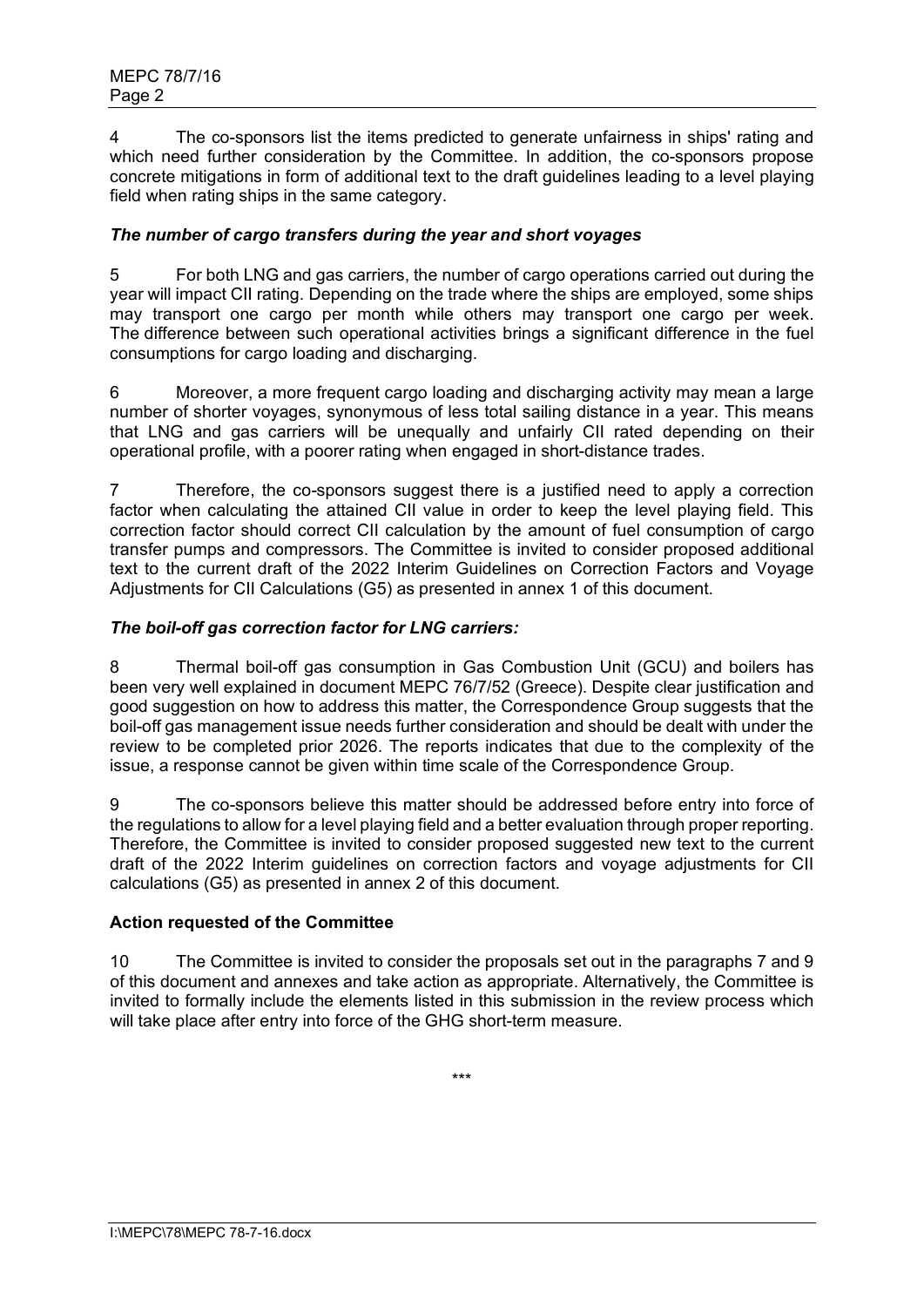# **ANNEX 1**

### **ADDITIONAL TEXT TO G5**

[…]

# **4.3** *FC*<sub>electrical, for Corrections relating to electrical power</sub>

The parameter  $FC_{electrical,j}$  is the mass (in grams) of fuel of type j, consumed for production of electrical power during the calendar year which may be deducted from the calculation of the attained CII for the following purposes:

- .1 Electrical consumption of refrigerated containers […]
- .2 Electrical consumption of cargo cooling/reliquefaction systems […]
- .3 Electrical consumption of discharge pumps on tankers, gas and LNG carriers and vapour return compressors when relevant to cargo transfer.

[…]

# **Appendix 1**

# **CORRECTION FACTORS FOR USE IN CII CALCULATION**

#### **3 Electric Cargo discharge pumps on tankers, gas and LNG carriers and vapour return compressors when relevant to cargo transfer**

For tankers vessels with directly or indirectly electrically powered discharge pumps, vapour return compressors, the correction factor FC<sub>electrical</sub> may be applied as follows:

- .1 Tankers Vessels may calculate cargo discharge transfer kWh consumption as follows:  $FC_{electrical\ transfer distance, i} = \text{discharge transfer}$  kWh  $\times$  SFOC where:
	- $FC_{electrical transfer distance, i}$  (cargo discharge fuel oil consumption) represents the estimated fuel consumption attributed to use of cargo discharge transfer pumps and compressors during discharge or loading operations.
	- *Discharge Transfer kWh* is measured on the vessel by the kWh meter counter on the vessel
	- $SFOC$  represents the specific fuel oil consumption in g/kWh associated with the relevant source of electrical power as per the EEDI/EEXI Technical File or NOx Technical File. In the case of ships without a Technical File, a default value of 175 g/kWh for 2 stroke engines and 200 g/kWh for 4 stroke engines and 240 g/kWh for steam turbo generators may be applied. In the case of waste heat recovery systems as defined under Category C1 in MEPC.1/Circ.896 the SFOC to be used will be at the discretion of the Administration.

……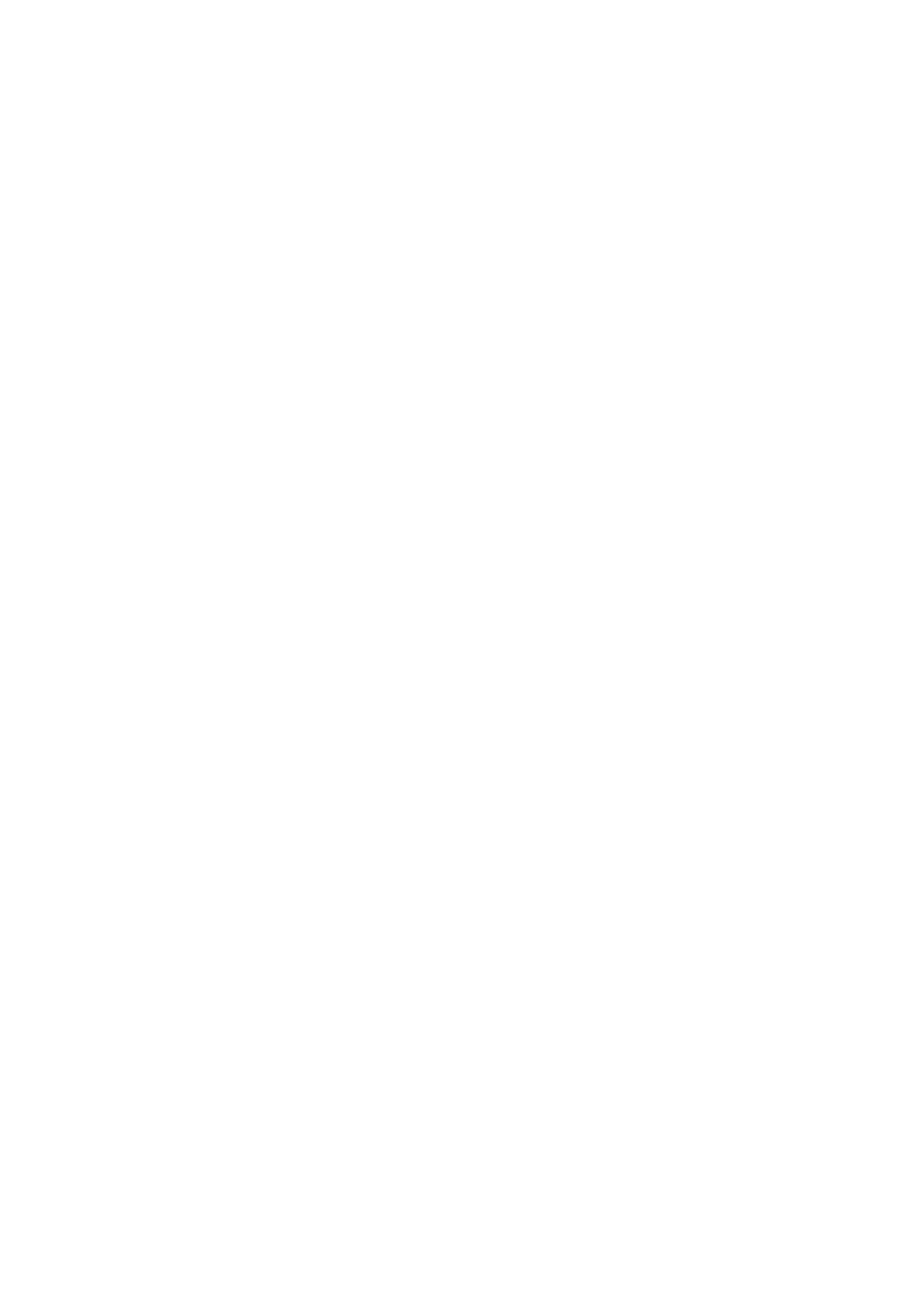### **ANNEX 2**

### **ADDITIONAL NEW TEXT G5**

[…]

## **4 Attained Annual Operational CII (CIIShip) Formula for Voyage Adjustments and Correction Factors**

Use of voyage adjustments and correction factors require changes to be made to the overall attained annual operational CII (CII<sub>Ship</sub>) formula as follows:

$$
\frac{\sum_{j} C_{Fj} \cdot \left\{ FC_{j} - \left( FC_{voyage,j} + TF_{j} + (0.75 - 0.03y_{i}) \cdot \left( FC_{electrical,j} + FC_{boiler,j} + FC_{BOG,j} + FC_{others,j} \right) \right) \right\}}{f_{i} \cdot f_{m} \cdot f_{c} \cdot f_{iVSE} \cdot Capacity \cdot (D_{t} - D_{x}) \cdot AF_{PT}}
$$

[…]

# 4.[X]  $FC_{BOG}$  for Corrections relating to Boil-off Gas (BOG) for LNG carriers

The parameter  $FC_{BOG,i}$  is the total mass (in grams) of fuel of type j, consumed to manage boiloff gases during the calendar year which may be deducted from the calculation of the attained CII including:

.1 Boilers' consumption associated to steam dumping.

.2 Gas combustion Unit (GCU) consumption, which includes BOG and GCU electrical consumption.

Boil off gas management via operation of the reliquefaction plant is covered by  $FC_{Electrical,j}$ .

[…]

# **Appendix 1**

# **Correction factors for use in CII calculation**

# Part [X].  $FC_{BOG,i}$  for Corrections relating to Boil-off Gas for LNG carriers

### **1 for Gas Combustion Unit (GCU) consumption.**

For LNG carriers fitted with GCU, the consumption associated with GCU for BOG management maybe calculated as follows:

$$
FC_{BOG} = FC_{GCU} + (GCU\ kWh \times SFOC)
$$

where:

- $FC_{GCU}$  represents the mass of LNG thermally oxidised in the GCU in the calendar year.
- $GCU kWh$  is the electrical consumption of the GCU in a calendar year and measured on the vessel by a kWh meter
- $SFOC$  represents the specific fuel consumption in  $g/kWh$  associated with the relevant source of electrical power as per the EEDI/EEXI Technical File or NOx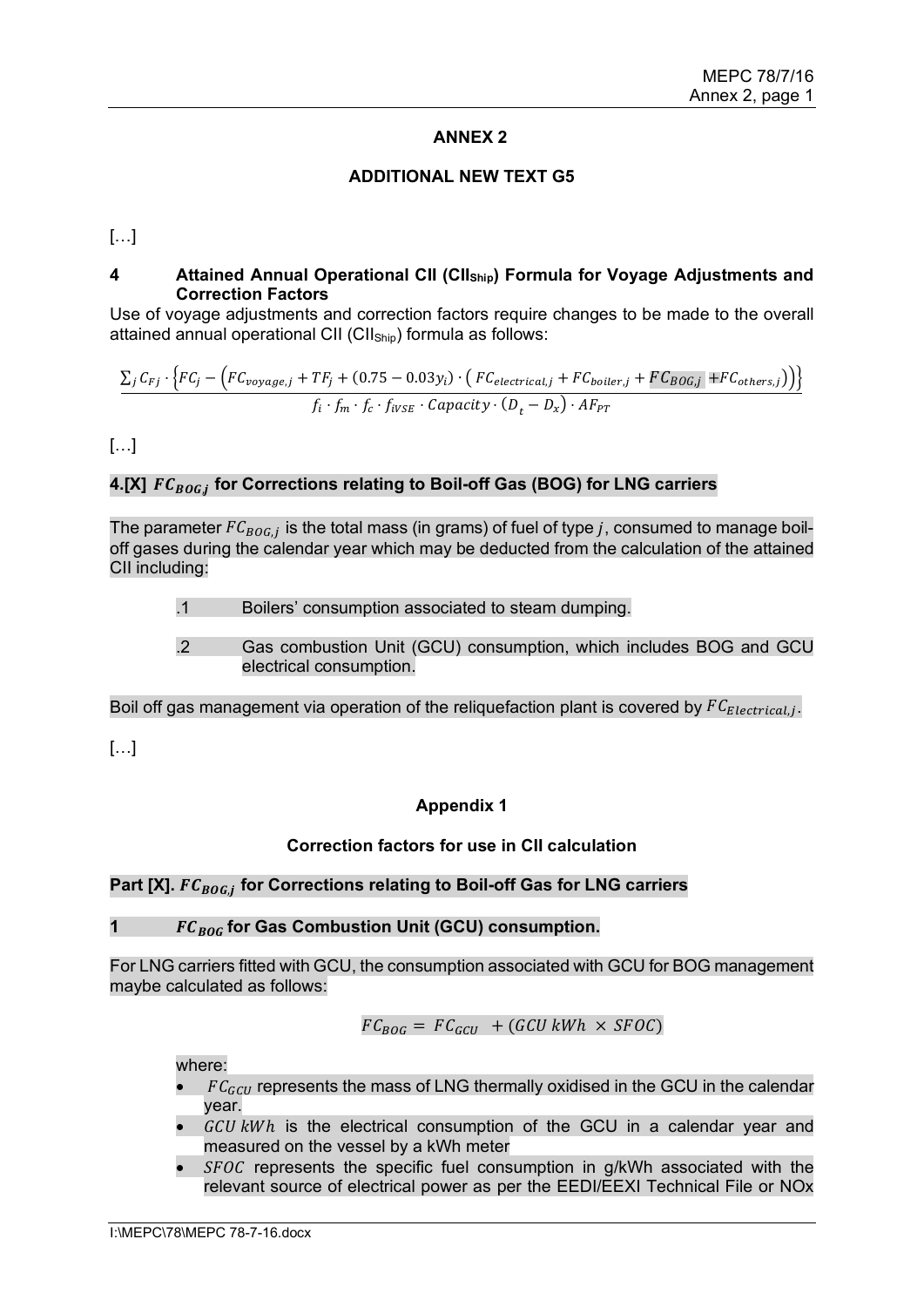Technical File. In the case of ships without a Technical File, a default value of 175 g/kWh for 2 stroke engines and 200 g/kWh for 4 stroke engines may be applied. In the case of waste heat recovery systems as defined under Category C1 in MEPC.1/Circ.896 the SFOC to be used will be at the discretion of the Administration.

# **2 b**  $FC_{BOG}$  for Boilers' consumption associated to steam dumping.

For steam driven LNG carriers, the consumption associated with steam dumping for BOG management maybe calculated as follows:

$$
FC_{BOG} = \frac{Sd}{St} \cdot \{ FC_{LNG} + \left[ \frac{C_{Ing}}{C_{HFO}} \cdot FC_{HFO} \right] + \left[ \frac{C_{Ing}}{C_{MDO}} \cdot FC_{MDO} \right] \}
$$

Which can be simplified as follows to fit in the CII calculation formulas

$$
FC_{BOG,j} = \frac{Sd}{St} . \Sigma_j \left[ \frac{C_{Ing}}{C_{F_j}} . FC_{BSD,j} \right]
$$

where:

- $Sd$  or steam dump represents the metered flow of steam in a calendar year, directly flowing into the condenser without providing useful work.
- $\bullet$  *St* or total steam represents the metered flow of steam in a calendar year generated by the boilers.
- $FC_{ING}$  represents the total LNG mass consumption of boilers in the calendar year
- $FC_{HFO}$  represents the total HFO mass consumption of boilers in the calendar year
- $FC_{MDO}$  represents the total MDO mass consumption of boilers in the calendar year
- $\bullet$   $FC_{BSD,i}$  represents the total mass of fuel type *j* consumed in boilers in the calendar year
- $C_{lnq}$ ,  $C_{HFO}$  and  $C_{MDO}$  represent the fuel mass to CO<sub>2</sub> mass conversion factor for fuel type, LNG, HFO and MDO respectively, as specified in the *2018 Guidelines on the method of calculation of the attained EEDI for new ships* (resolution MEPC.308(73)), *as may be further amended*.

The CII calculation formulas becomes

$$
\Sigma_j C_{Fj} \cdot \left\{ FC_j - \left( FC_{voyage,j} + TF_j + (0.75 - 0.03y_i) \cdot \left( FC_{electrical,j} + FC_{boiler,j} + \frac{Sd}{St} \cdot \left[ \frac{C_{Ing}}{C_{Fj}} \cdot FC_{BSD} \right] + FC_{others,j} \right) \right) \right\}
$$
  

$$
f_i \cdot f_m \cdot f_c \cdot f_{iVSE} \cdot Capacity \cdot (D_t - D_x) \cdot AF_{PT}
$$

The method to be used for steam metering will be at the discretion of the Administration.